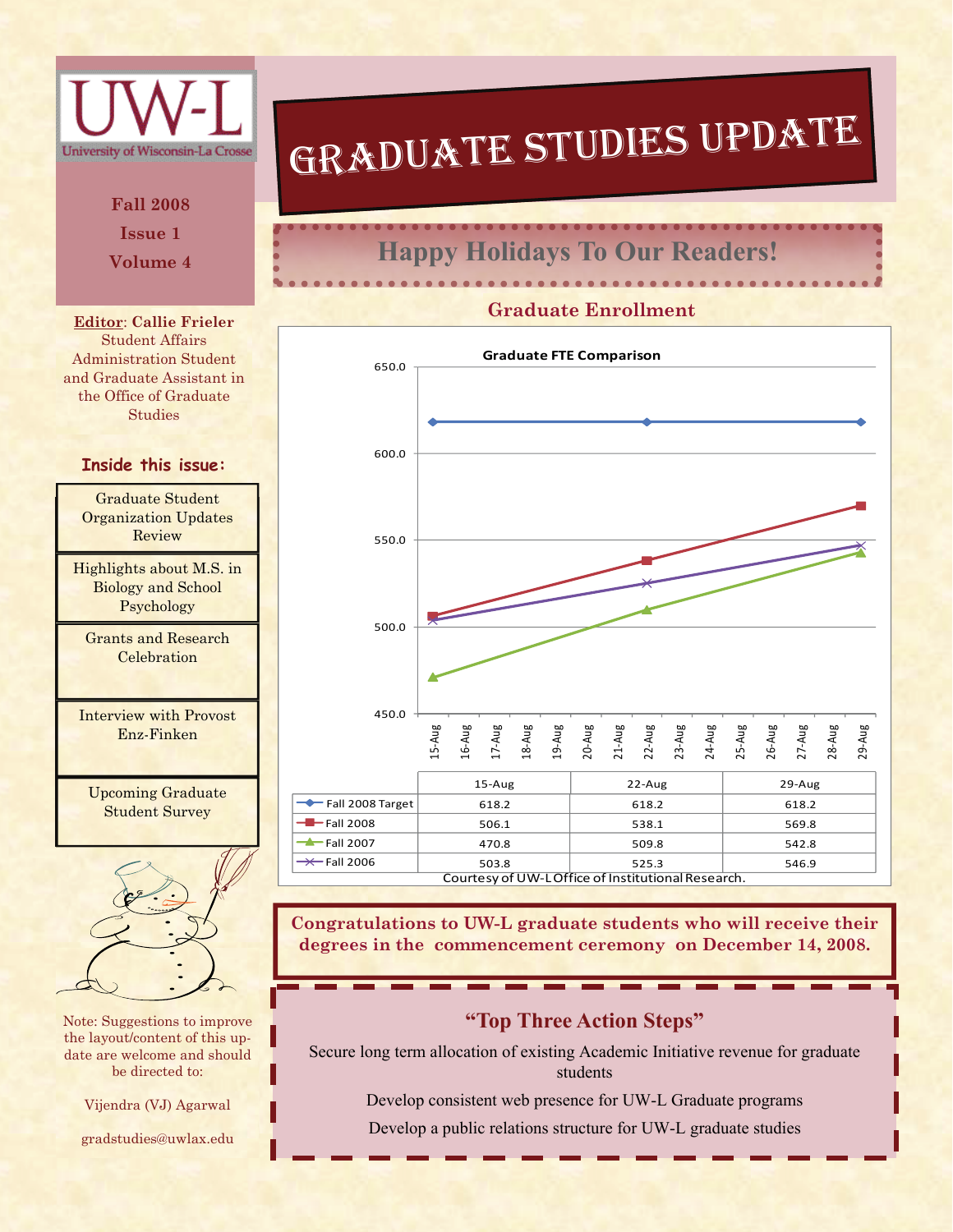# **Biology Program in Review**  GRADUATE STUDIES UPDATES

 The departments of Biology and Microbiology at the University of Wisconsin-La Crosse have several programs leading to a Master of Science in Biology, currently enrolling 61 graduate students. UW-L offers several formal concentrations for the Master of Science (M.S.) degree in Biology, including Aquatic Sciences, Cellular and Molecular Biology, Microbiology, Clinical Microbiology, Nurse Anesthesia, and Physiology. We work in close collaboration for the Clinical Microbiology concentration with Gundersen Lutheran Clinic of La Crosse, the Marshfield Clinic in Marshfield, and the State Laboratory of Hygiene in Madison. The students spend 8 weeks each at the first two hospitals with an additional two weeks at the State Lab of Hygiene. A number of students are

also mentored through their research programs at the two hospitals in cooperation with researchers there.

 UW-L Nurse Anesthesia program is conducted in cooperation with Franciscan Skemp Healthcare in La Crosse, where the actual anesthetizing takes place. Students may also earn a M.S degree in Biology with no declared concentration. For the most part, students engage in a very flexible course of study. Many students design their own plan of study in cooperation with specific faculty members in our departments- we have faculty engaged in a wide variety of research in most areas of biology and microbiology, with 24 faculty and staff in Biology and another nine in Microbiology. All students except the Nurse Anesthetists are required to write a MS thesis.

 In the past five years, four of our students have been awarded "best thesis" at UW-L. Our students have also received many honors and awards for presentations at conferences, including best poster (four



times) at the Mycological Society of America meeting, and several at American Society for Microbiology

meetings. About 40% of UW-L graduates go on for Ph.D.'s or to professional schools, while others get interesting jobs in their fields. For more information see <http:// www.uwlax.edu/biology>. *(Article contributed by Tom Volk)*

## **Graduate Studies Organization (GSO) Updates**

 This year the GSO leadership is comprised of Graduate Council Members, Co-Chairs Carly Andersen and Ellie Ahmann, Student Senator Bonnie Sweeny, and Graduate Concil Members Ashley Olsen and Scott Swedeen. Facebook and UW-L My-Orgs have served as ways of getting information out to all students and there is currently a link from the Graduate Studies webpage: *http:// www.uwlax.edu/Graduate/* with GSO information.

**Orientation:** This fall the Graduate Student Organization hosted an orientation for new graduate students on August 27, 2008. Approximately 40 graduate students attended the program from a variety of disciplines. Chancellor Gow, Provost Enz Finken, and Associate Vice Chancellor Agarwal attended the afternoon meet and greet. The orientation included time for graduate students to get to know each other, information about University Centers, and a tour of campus and the library.

 **Grant Writing Workshop:** GSO co-sponsored (with SURSCA) the event for graduate students this semester. A Grant Writing information session was presented by Amery Bodelson, UW-L Grant Writer. This session was very helpful to all who attended. Thank you to those who supported this event.

 **Digital Thesis:** GSO also sponsored a discussion of digital thesis publication issues with Proquest's Dr. Marlene Coles on Thursday evening, November 20. The discussion was very informational.

**Future Events: Other future events** may include a resume workshop, networking opportunities, and a leadership night for UW-L graduate students interested in learning about campus involvement. If you would like more information, please email GSO at [gso@uwlax.edu](mailto:gso@uwlax.edu).

**Funding Received: GSO and the** Office of Graduate Studies received \$23,000 from the Academic Initiative Oversight Committee, primarily to fund RSEL grants for the current school year. Additional funds were provided by the Provost and Academic Deans. The Office of Graduate Studies and the GSO also received \$6,600 from the Apportionment Committee largely to fund professional travel grants.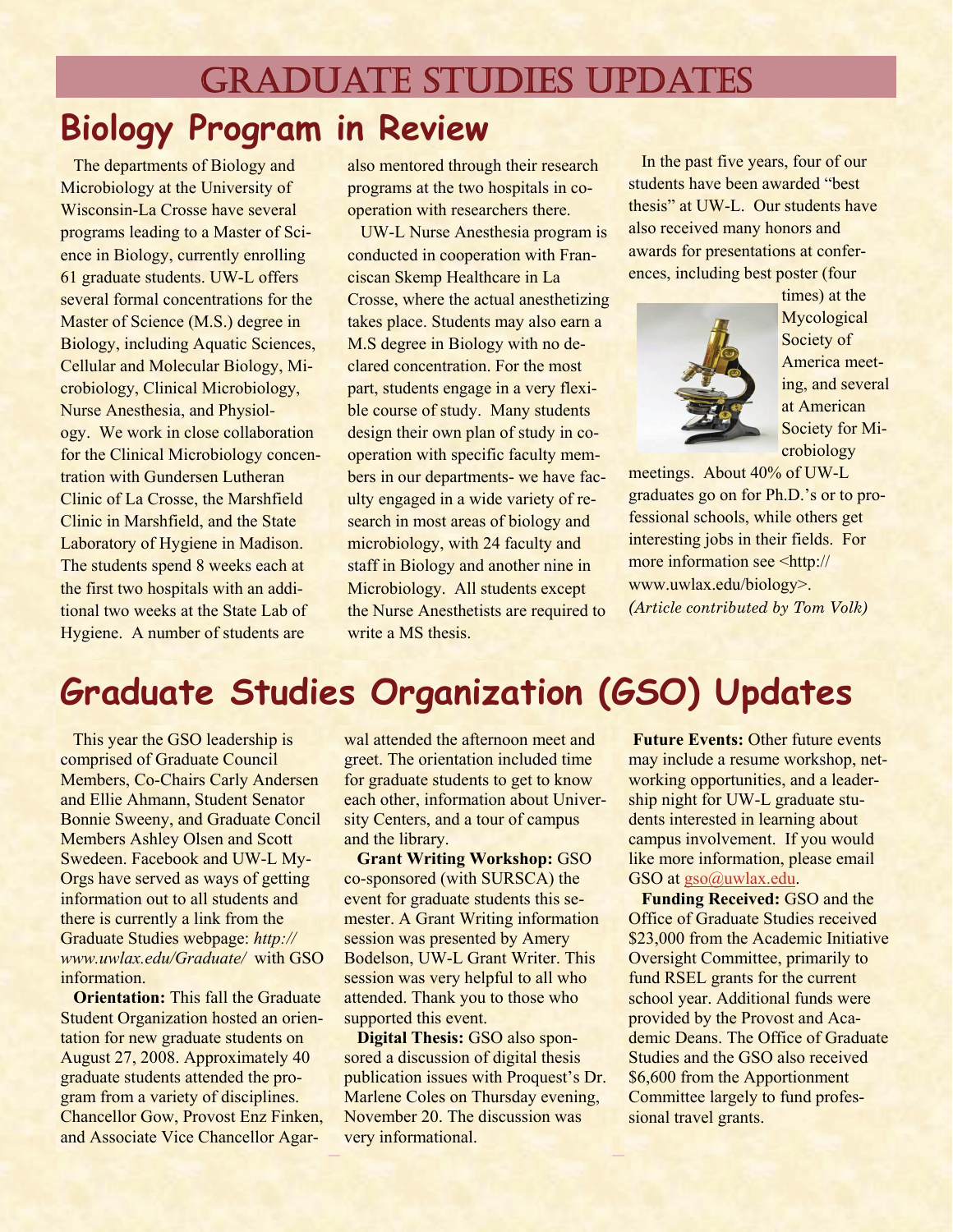# GRADUATE STUDIES UPDATES **School Psychology Program Update**

Academic readiness. Emotional stability. Engaging instruction. Academic accountability. These are hallmarks of effective instruction and learning and School Psychologists are there to provide a supportive role to the children and adolescents coming to school not ready to learn because of learning difficulties or mental health concerns impacting educational opportunity. School Psychologists are advocates for children and work with parents and other professionals to create supportive learning environments for all students. They are experts in assessment of children, educational interventions, and in the development of children academically, socially, and emotionally.

The UW-La Crosse graduate program in School Psychology, which began in 1969, now offers an Education Specialist degree. UW-La Crosse's program is unique in that graduate students are placed in local schools as early as their second semester. From the beginning of practica experiences, students are involved in actual casework that involves the appropriate assessment and intervention to the barriers that impact an individual's educational progress.. Since the inception of the school psychology program, all of the students who have completed the program requirements have secured employment as school psychologists. Some graduates go on to positions in education administration or related fields.

The UW-La Crosse School Psychology program has three full-time faculty members. Dr. Robert Dixon is the current Director of the School Psychology Program at UW-La Crosse, joining the UW-La Crosse School Psychology faculty in 2001. Dr. Dixon, a licensed psychologist and school psychologist, spent several years working as a school psychologist prior to university teaching. Dr. Betty DeBoer joined the UW-La Crosse School Psychology faculty in 1997 after completing research and clinical fellowships at Washington

University in St. Louis and at Johns Hopkins University's Kennedy Krieger Institute. The newest addition to the staff, Dr. Joci Newton, joined the UW-La Crosse staff last year. She completed her Ph.D. in school psychology in 2007 at Ball State University. Previously, Dr. Newton worked as a school psychologist within the Cobb County School District in Atlanta, Georgia for two years.

This spring UW-La Crosse school psychology students will be traveling to Boston, MA to attend the National Association of School Psychology 2009 Annual Convention. Students will have a more intimate and indepth learning experience by participating in the ultimate professional growth and networking opportunity. They will also have the chance to present their current research projects at the conventions poster presentation. *(Article contributed by Rob Dixon)*

### **Graduate Student Grants Awarded**

 There were a record number of graduate student applicants this fall. Thirty one students applied for the Research, Service and Educational Leadership (RSEL) grants .

 Graduate Council approved funding for twenty four proposals totaling about \$23,000. The grant recipients represented Clinical Exercise Physiology, Clinical Microbiology, Biology, Physical Education Teaching, Student Affairs Administration, Human

Performance, Masters of Public Health/Community Health Education, Occupational Therapy, Recreation Management/Therapeutic Recreation and School of Psychology.

 In addition thirty three students were approved for professional travel grants totaling \$3,160, to present at or attend, a conference in their field of study.

UW-L programs that were repre-

sented in these grants included Physical Therapy, Student Affairs Administration, Physicians Assistant , Sports Administration, Recreation Management, MEPD, Clinical Microbiology, and Physical Education.

 The Graduate Council also approved to fund up to \$50.00 per presenter toward poster presentations for the Celebration of Student Research event on campus.

**Professional Travel Grants:** Applications due December 12, 2008 March 13, 2009 and May 15, 2009 **RSEL Grants:** Applications due February 13, 2009